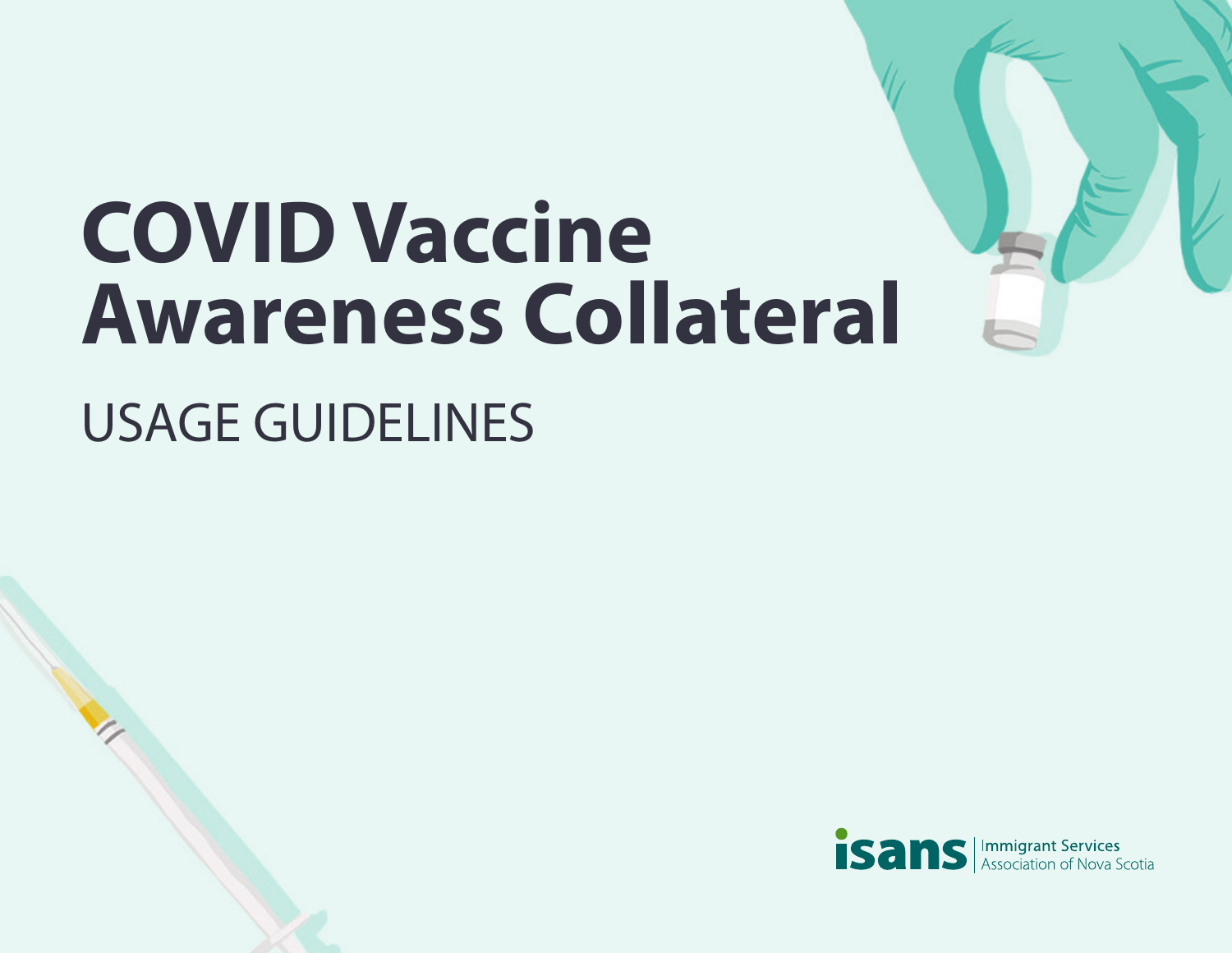## **Posters**

**There are 4 posters with different content:**

- **1) About COVID vaccines**
- **2) Vaccine Distribution**
- **3) About COVID testing**
- **4) How to book an appointment**

**The content can be modified and customized for other languages in Google docs.**

**Each poster comes in four different sizes.**

**Testing**

**Some people who have COVID-19 don't have** 

**isans** *Immigrant Services* 

**You can book your appointments online or over the phone. The test will take place at a primary care assessment centre near you. The test is similar to the rapid test. Negative results are emailed to you in 24-72 hours. Public Health will call you if you test positive for** 

**COVID-19.** 

**– even if you don't have any symptoms. Rapid testing is available for low risk individuals over the age of 16. You are considered low risk if: • You haven't travelled outside of Nova Scotia • You don't have symptoms • You haven't been to a potential exposure location • You haven't been in contact with someone who has tested positive The test is a simple swab to the back of the nose. It takes less than 1 minute to complete, and you get your results in about 15 minutes. These tests are free. You can find out about rapid testing locations on the Nova Scotia Health Authority's website and social media channels.** 

**For print:**

- **8.5x11**
- **11x17**

**Digital (for screens):**

**• 16:9**

**• 4:3**





**4 months 1 2**

isans

 $B^2$  **Booking by phone** 

**• If you do not have a healthcard, you must call to book your appointment. • To book your appointment, call 1-833-797-7772. • You may need to wait on hold to book your appointment. • When it's your turn, someone will book an appointment for you. • You will have to call again if the phone line is busy. • You can call from 7:00 am to 10:00 pm, 7 days a week.** 

**The COVID vaccine is free. Your age determines when you get your COVID vaccine. They will vaccinate oldest to youngest.**

*isans* Immigrant Services

**before each appointment.** 

**phone or online.** 

**at the same time.** 

**after your first.**